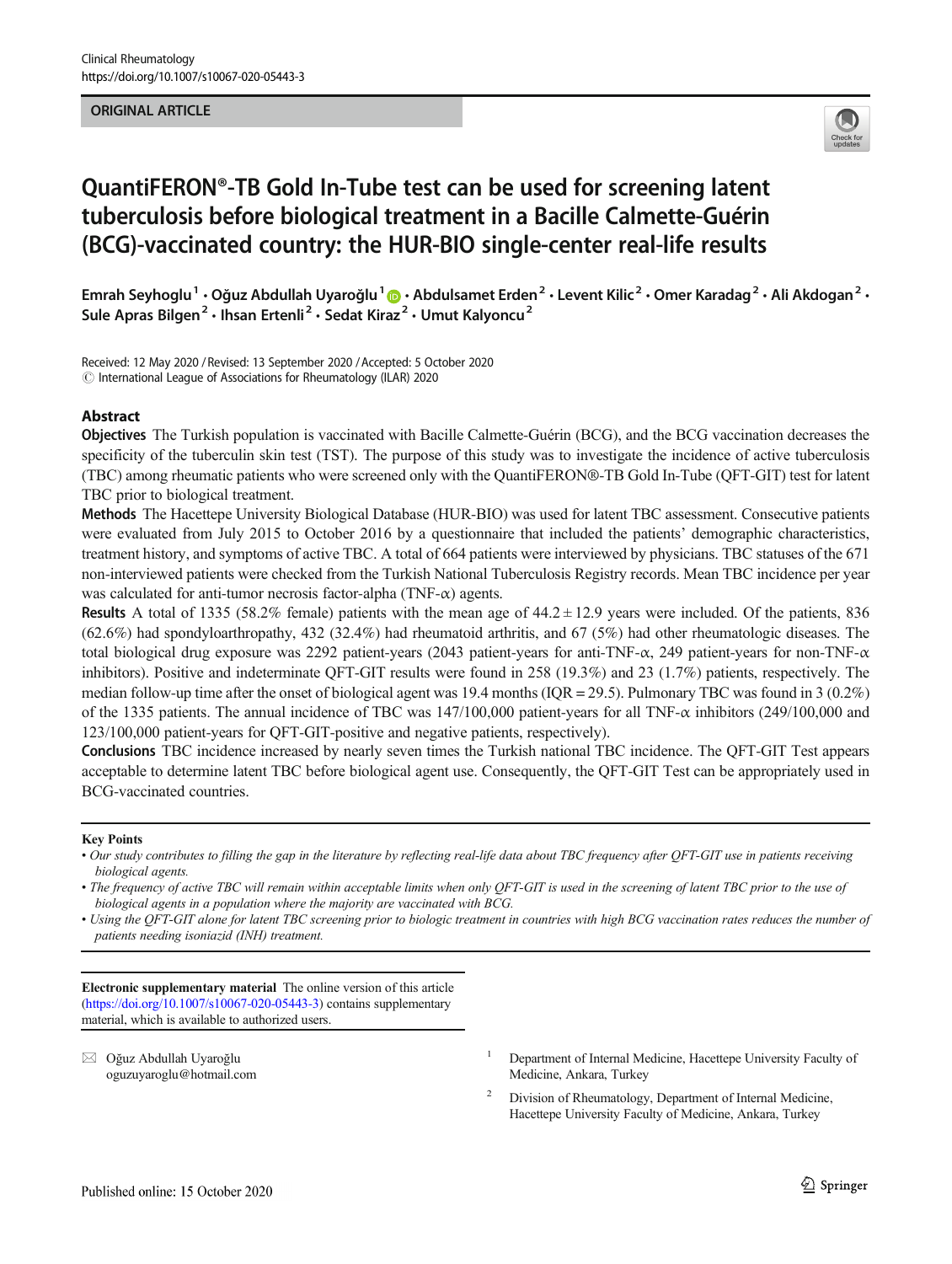Keywords Anti-TNF-αdrugs .BCG . Latent tuberculosis . QuantiFERON®-TB Gold In-Tube (QFT-GIT) test . Tuberculin skin test (TST)

# Introduction

Latent tuberculosis (TBC) reactivation is one of the important side effects observed after biological treatments, especially after the use of tumor necrosis factor-alpha (TNF- $\alpha$ ) inhibitors [\[1](#page-6-0)]. Therefore, various guidelines have been published by national and international rheumatology associations to be followed in the screening of latent TBC before biological treatment. Some guidelines recommend the use of the tuberculin skin test (TST) alone, some recommend only the interferon-gamma release test (IGRT), and some recommend the use of both [\[2\]](#page-6-0). On the other hand, the American College of Rheumatology recommends the use of IGRT in patients with rheumatoid arthritis (RA) and those who are vaccinated with Bacille Calmette-Guérin (BCG) [\[3](#page-6-0)]. The TST is affected by BCG vaccination, but the IGRT is not [\[4\]](#page-7-0).

Isoniazid (isonicotinylhydrazide (INH)) is recommended for patients at risk of reactivation of latent TBC before biological treatment [\[5](#page-7-0)]. In a multicenter study, it was shown that the number of patients who would receive this treatment could be decreased by half when IGRT is used instead of TST in the screening of latent TBC before biological treatment [[6\]](#page-7-0). In countries where the BCG vaccination rate is high, such as Turkey, the number of patients who should receive antibiotic treatment will drop further if IGRT is used in screening of latent TBC.

The purpose of the present study was to investigate the incidence of active TBC infection among adult rheumatic patients who were screened with the QuantiFERON®-TB Gold In-Tube (QFT-GIT) test alone for latent TBC before biological treatment. Thus, we aimed it to share long-term real-life data and results of the use of QFT-GIT alone in screening of latent TBC before the use of biological agents in a rheumatologic patient group vaccinated with BCG.

# Patients and methods

### HUR-BIO registry and latent TBC screening

The Hacettepe University Biologic Registry (HUR-BIO) has been a single-center biologic registry since 2005 [[7](#page-7-0), [8](#page-7-0)]. In this registry, from 2005 to 2011, the TST was used to screen latent TBC before biological treatment. From May 2011, the QFT-GIT (Cellestis Limited, Carnegie, Victoria, Australia), which was available in Turkey at that time, began to be requested for screening. Positivity was defined as the TBC antigen minus Nil tube value  $\geq$  0.35 IU/mL and  $\geq$  25% of Nil value as recommended by the manufacturer [\[9\]](#page-7-0). Nine months of INH prophylaxis was initiated in patients with positive results.

## Study population and study design

On August 1, 2015, there were 3155 patients registered in the HUR-BIO. Of these, 1606 patients had QFT-GIT results, and their records were examined in detail. Exclusion criteria for the study were as follows: patients whose biological treatment was initiated at an external center; patients who underwent TST and in whom prophylactic INH decision was made according to TST results (QFT-GIT was negative,  $TST \ge 5$  mm, and INH was initiated); patients with incomplete, inadequate, or conflicting data; patients on rituximab treatment without a history of switching between biological agents; and patients who received treatment for active TBC infection prior to biological treatment. Thus, patients who used biological agents other than rituximab and in whom INH prophylaxis decision was made according to QFT-GIT results were included in the study. Accordingly, 1335 patients were included in the analysis (Fig. [1\)](#page-2-0).

This cross-sectional study aimed to reach 1335 patients from July 1, 2015 to October 1, 2016. The study questionnaire included information on the demographic and clinical characteristics of the patients; whether patients received prophylactic INH treatment and, if so, their compliance with INH treatment; BCG vaccination status; risk factors for TBC; and TBC symptoms. The presence of a BCG scar was evaluated by two trained research nurses. The patients who described the symptoms of active TBC were referred to the research physicians, and further examinations were then performed for TBC diagnosis. Written/verbal informed consent was obtained from the reached patients who were asked accepted to participate to the study. The study was approved by the Hacettepe University Non-Interventional Clinical Research Ethics Committee (date: 27.05.2015, Decision No: GO 15/301-08).

### Screening of the national TBC records

Enhanced surveillance for TBC is being carried out in Turkey. A system, which includes not only recording and reporting of the disease but also follow-up results of its treatment, is applied. The Electronic Tuberculosis Management System (ETMS) established by the Ministry of Health was put into practice in Turkey in March 2012 [[10](#page-7-0)]. In the present study, the patients who could not be contacted were checked for TBC registration on the ETMS on December 3–4, 2016. In addition, since the patients who were interviewed were likely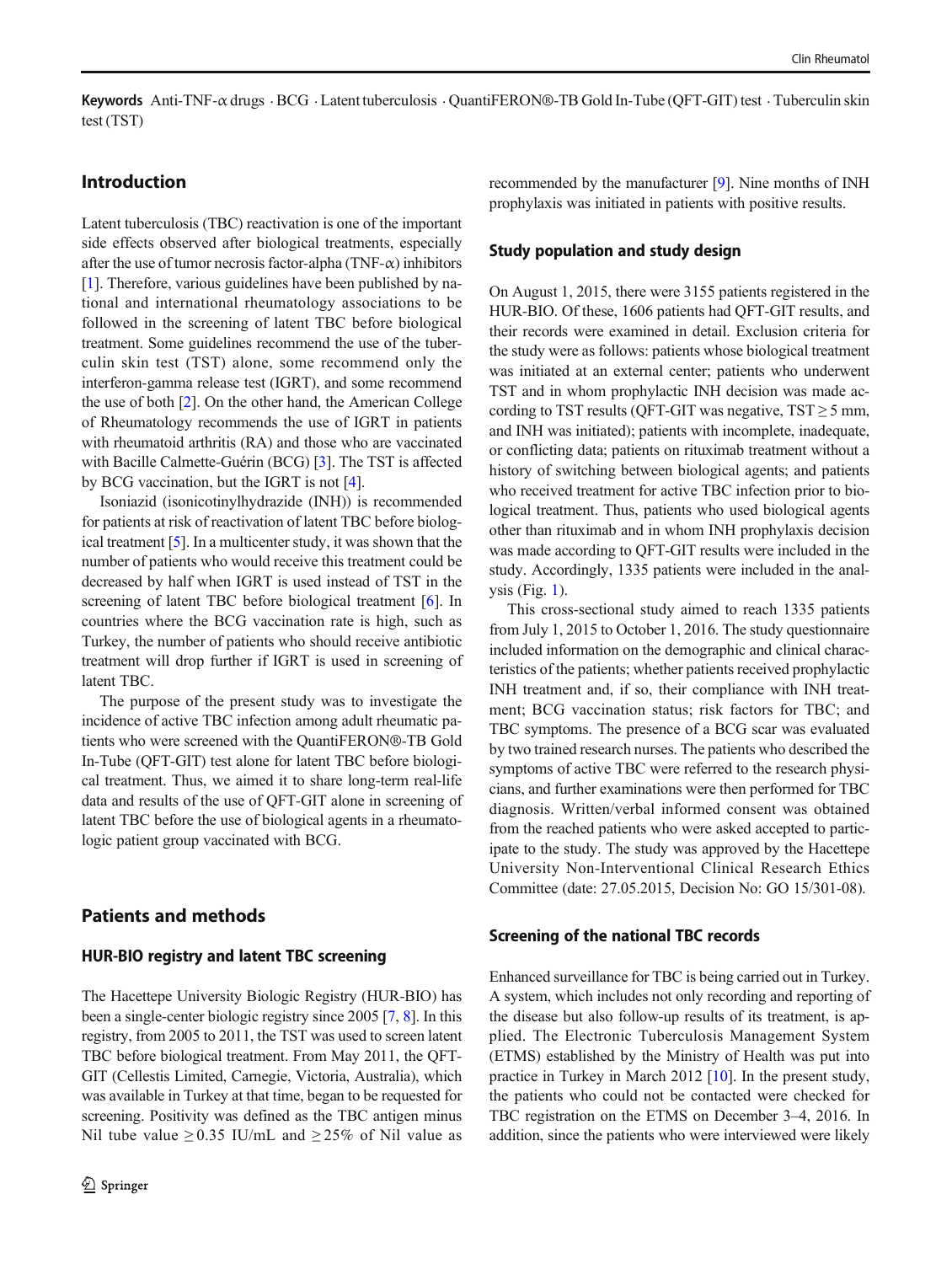#### <span id="page-2-0"></span>Fig. 1 Study flowchart for the selection of patients



to be diagnosed with TBC after the date of the survey, they were also checked from the ETMS to determine if they had any TBC records.

## Statistical analysis

Statistical analysis was performed using the IBM SPSS Statistics for Windows, version 20.0 (IBM Corp., Armonk, NY, USA). The suitability of numerical variables for normal distribution was examined by visual (histogram and probability graphs) and analytical methods (Kolmogorov–Smirnov and Shapiro–Wilk tests). Descriptive analyses were expressed by mean  $\pm$  standard deviation (SD) for normally distributed numerical variables and median and interquartile range (IQR) for nonnormally distributed variables. However, although the duration of the disease was not normally distributed, the mean and median disease duration values were given together to show the difference. In independent groups, categorical data and rates were compared among groups using the eligibility criteria, Chi-square or Fisher tests, and normally distributed continuous data were compared using the Student's  $t$  test. The Mann–Whitney  $U$  test was used to compare the median of non-normally distributed data of the independent groups. In cases where the  $p$  value was less than 0.05, results were accepted as statistically significant.

The frequency of TBC was calculated as years of exposure to biological agents and 100,000 patient-years according from the first to the last dose dates of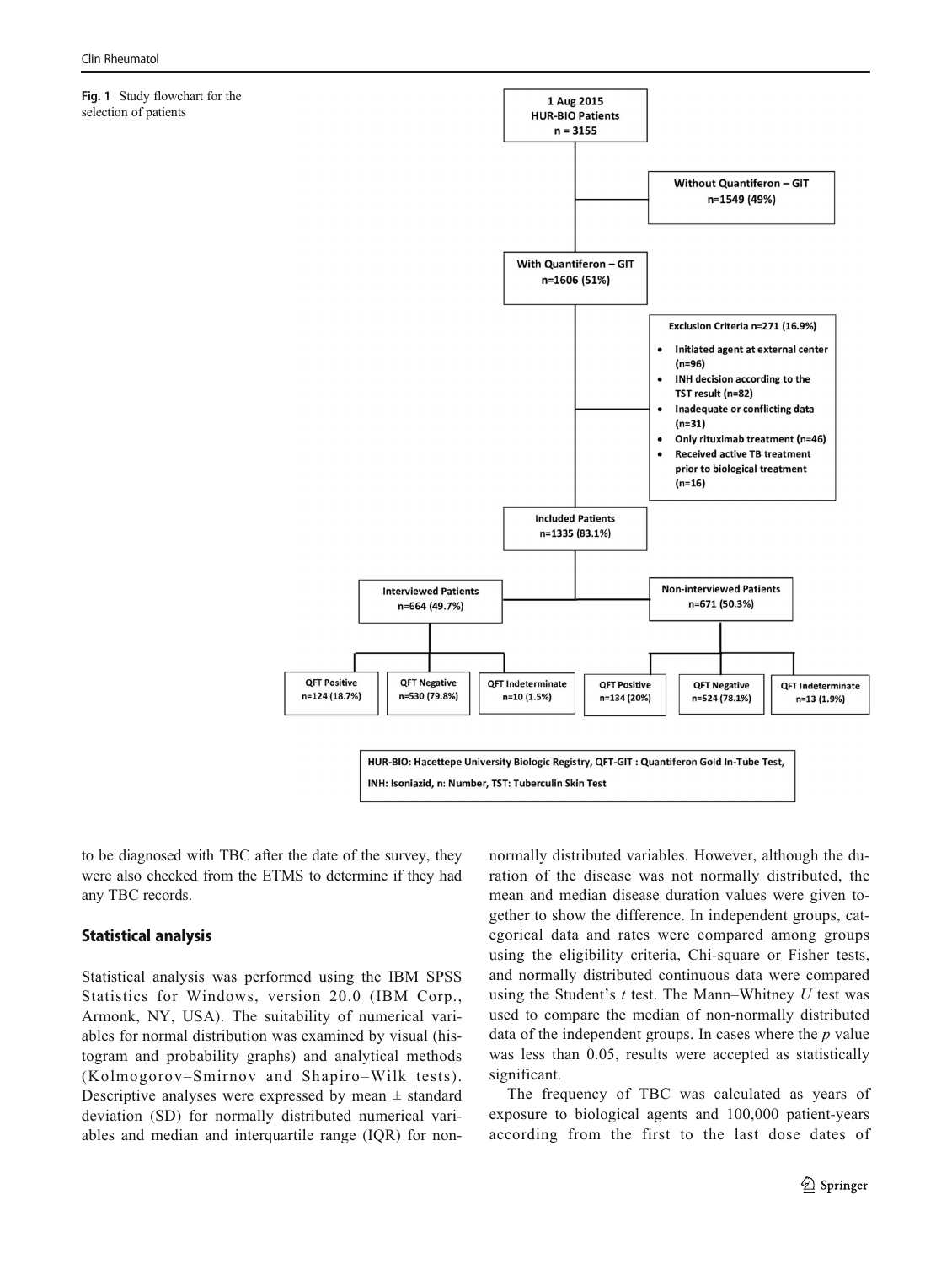<span id="page-3-0"></span>biological agents [[11\]](#page-7-0). Accordingly, 1 patient-year indicated the patients on medication for 1 year. For periods less than 1 year, the period of medication use was calculated on a monthly basis. Cumulative and annual average incidences were calculated by the following formulas:

Cumulative incidence  $=$  Total number of TBC patients seen in the group receiving anti–TNF during the study period Total number of patients receiving anti-TNF  $\times$  100000

Average annual incidence  $=$  Total number of TBC patients seen during the study period in the group receiving anti–TNF Total number of patient years receiving anti-TNF  $\times$  100000

## **Results**

## Study design and demographic and clinical features

Out of 1606 patients, 271 (16.9%) patients who had QFT-GIT results were excluded from the study (Fig. [1\)](#page-2-0). Of the remaining 1335 patients, 664 (49.7%) could be interviewed (Fig. [1\)](#page-2-0).

There was no difference between the QFT-GIT results of the interviewed and non-interviewed patients ( $p = 0.522$ ). Of 1335 patients, 777 (58.2%) were female. The mean age of all patients was  $44.2 \pm 12.9$  years. The median disease duration of the patients was 5.9 years ( $IQR = 6$ ; min = 1.8 years,  $max = 43$  years). The median follow-up period was 19.4 months (IQR = 29.5; min: 0 month, max: 66.5 months).

#### Table 1 Demographic and clinical characteristics of the patients

| All patients $n = 1335$   | Interviewed patients<br>$n = 664$ | Non-interviewed patients<br>$n = 671$ | $p$ value |
|---------------------------|-----------------------------------|---------------------------------------|-----------|
|                           |                                   |                                       |           |
| 777 (58.2)<br>558 (41.8)  | 392 (59.0)<br>272(41.0)           | 385 (57.4)<br>286 (42.6)              | 0.539     |
| $44.2 \pm 12.9$           | $43.7 \pm 12.0$                   | $44.8 \pm 13.7$                       | 0.135     |
|                           |                                   |                                       |           |
| 593 (44.4)<br>742 (55.6)  | 283 (42.6)<br>381 (57.4)          | 310(46.2)<br>361 (53.8)               | 0.188     |
|                           |                                   |                                       |           |
| 1032(78.3)<br>267(20.3)   | 530 (79.8)<br>122 (18.4)          | 502 (76.8)<br>145(22.2)               | 0.137     |
| 19(1.4)                   | 12(1.8)                           | 7(1.1)                                |           |
|                           |                                   |                                       |           |
| 5.9(6.0)<br>$8.4 \pm 6.4$ | 5.9(6.0)<br>$8.7 \pm 6.4$         | 5.9(5.0)<br>$8.0 \pm 6.4$             | 0.014     |
| 19.4(29.5)                | 32.1(22.0)                        | 4.9(15.6)                             | < 0.001   |
| 836 (62.6)<br>432 (32.4)  | 427(64.3)<br>207(31.2)            | 409(61.0)<br>225(33.5)                | 0.400     |
| 67(5.0)                   | 30(4.5)                           | 37(5.5)                               |           |
| 399 (29.9)                | 261 (39.3)                        | 138 (20.6)                            | < 0.001   |
|                           |                                   |                                       |           |

 $n$  number, % percent, SD standard deviation, IQR interquartile range, SpA spondyloarthropathy, RA rheumatoid arthritis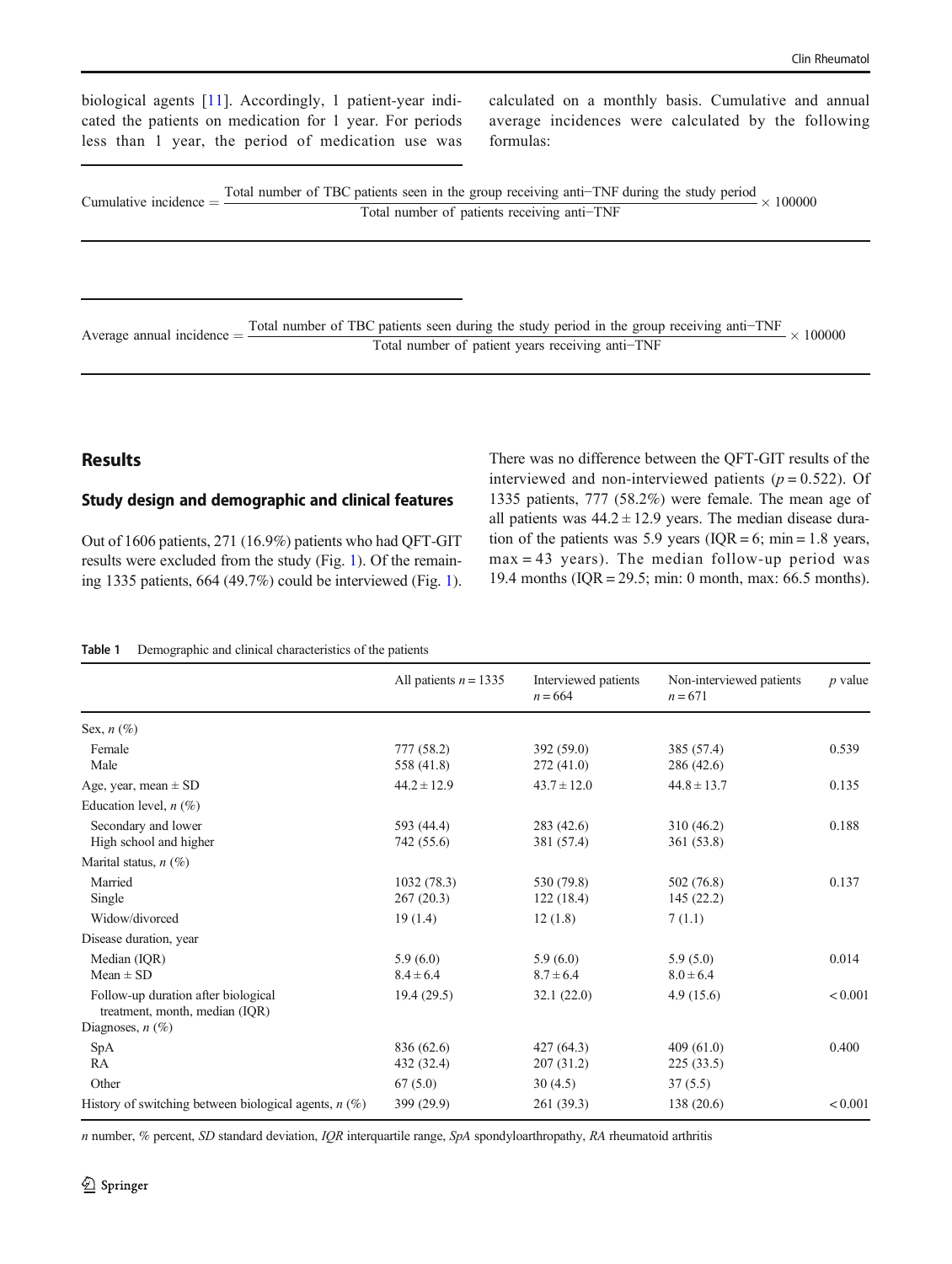<span id="page-4-0"></span>Table 2 Biological agents used and the exposure times of the patients

| <b>Biological agents</b> | Number of patients, $n$ (%) | Exposure time patient-year |
|--------------------------|-----------------------------|----------------------------|
| TNF- $\alpha$ inhibitors |                             | 2043                       |
| Adalimumah               | 543 (40.7)                  | 650                        |
| Etanercept               | 498 (37.3)                  | 615                        |
| Infliximab               | 251 (18.8)                  | 422                        |
| Golimumab                | 213(16.0)                   | 281                        |
| Certolizumab             | 112(8.4)                    | 75                         |
| Others                   |                             | 249                        |
| Abatacept                | 170(12.7)                   | 213                        |
| Tocilizumab              | 39(2.9)                     | 28                         |
| Tofacitinib              | 10(0.7)                     | 2                          |
| Anakinra                 | 3(0.2)                      | 3                          |
| Canakinumab              | 3(0.2)                      | 3                          |
| Ustekinumab              | 1(0.1)                      | $\mathbf{0}$               |
|                          |                             |                            |

 $n$  number, % percent,  $TNF-\alpha$  tumor necrosis factor-alpha

Of 1335 patients, 836 (62.6%) had spondyloarthropathy (SpA), 432 (32.4%) had RA, and 67 (5%) were followed up for other rheumatologic diseases (Table [1](#page-3-0)). The biological agents used and the exposure times of the patients are shown in Table 2. According to the most recent medication histories of the patients, 1140 (85.4%) patients had received one of the TNF- $\alpha$  inhibitors. A total of 1218 (91.2%) patients had previously received at least one TNF- $\alpha$  inhibitor. Overall, 399 (29.9%) of the patients had a history of switching among biological agents.

### BCG vaccination, QFT-GIT results, and INH prophylaxis

Among the 1335 patients, BCG statuses of 1235 patients were known, and 1163 (94.2%) of them had had BCG vaccination. The presence of a BCG scar could only be assessed in the

Table 3 Incidence of active tuberculosis in the patients screened with the QFT-GIT before biological treatment

|                                     | Incidence of active tuberculosis infection |
|-------------------------------------|--------------------------------------------|
| $TNF-\alpha$ inhibitors – general   |                                            |
| Cumulative frequency                | 246/100,000 patient                        |
| Average annual frequency            | $147/100,000$ patient-years                |
| TNF- $\alpha$ inhibitors – specific |                                            |
| Infliximah                          | $237/100,000$ patient-years                |
| Etanercept                          | $163/100,000$ patient-years                |
| Adalimumah                          | 154/100,000 patient-years                  |
| According to the OFT-GIT results    |                                            |
| Positive                            | $249/100,000$ patient-years                |
| Negative                            | $123/100.000$ patient-years                |
|                                     |                                            |

 $QFT-GIT$  QuantiFERON® Gold In-Tube test,  $TNF-\alpha$  tumor necrosis factor-alpha

interviewed patients (642/664), and a BCG scar was detected in 578 of 642 (90.0%) patients.

The QFT-GIT results of 281 (21%) patients were positive or indeterminate. In 308 (23.0%) patients, 9 months of INH prophylaxis had been prescribed. Moreover, 38 (3.9%) of the patients who had negative QFT-GIT results had also prescribed to have INH prophylaxis for 9 months. Compliance with the INH treatment could only be assessed in the patients who were interviewed, and 152 of the interviewed patients (22.9%) had been treated with INH prophylaxis for 9 months. While 120 (78.9%) patients stated that they had regularly used INH treatment for 9 months, 32 patients (21.1%) stated that they had not fully complied with INH treatment. A total of 16/ 152 (10.5%) patients voluntarily discontinued their INH treatment before the 9-month period was completed; 10/152 (6.6%) patients used their drugs irregularly due to neglect and/or forgetting; and 6/152 (4.0%) patients discontinued their drugs upon physician advice because of increased liver function tests.

## Patients with active TBC and the incidence of TBC

Screening on the ETMS revealed the TBC records of 3/1335 (0.2%) patients. In the HUR-BIO database, it was recorded that these three patients had active TBC. No additional active TBC patients were detected by the ETMS screening. The demographic and clinical characteristics of these patients diagnosed with TBC are given in Supplementary Table 1. The QFT-GIT result was positive in one patient (patient 3) and negative in two patients. At the time of diagnosis, only one of the three patients (patient 1) had had a QFT-GIT Test, and the result was negative. The other two patients had not been recommended for QFT-GIT at the time of diagnosis (see Supplementary Table 1). INH treatment was not planned for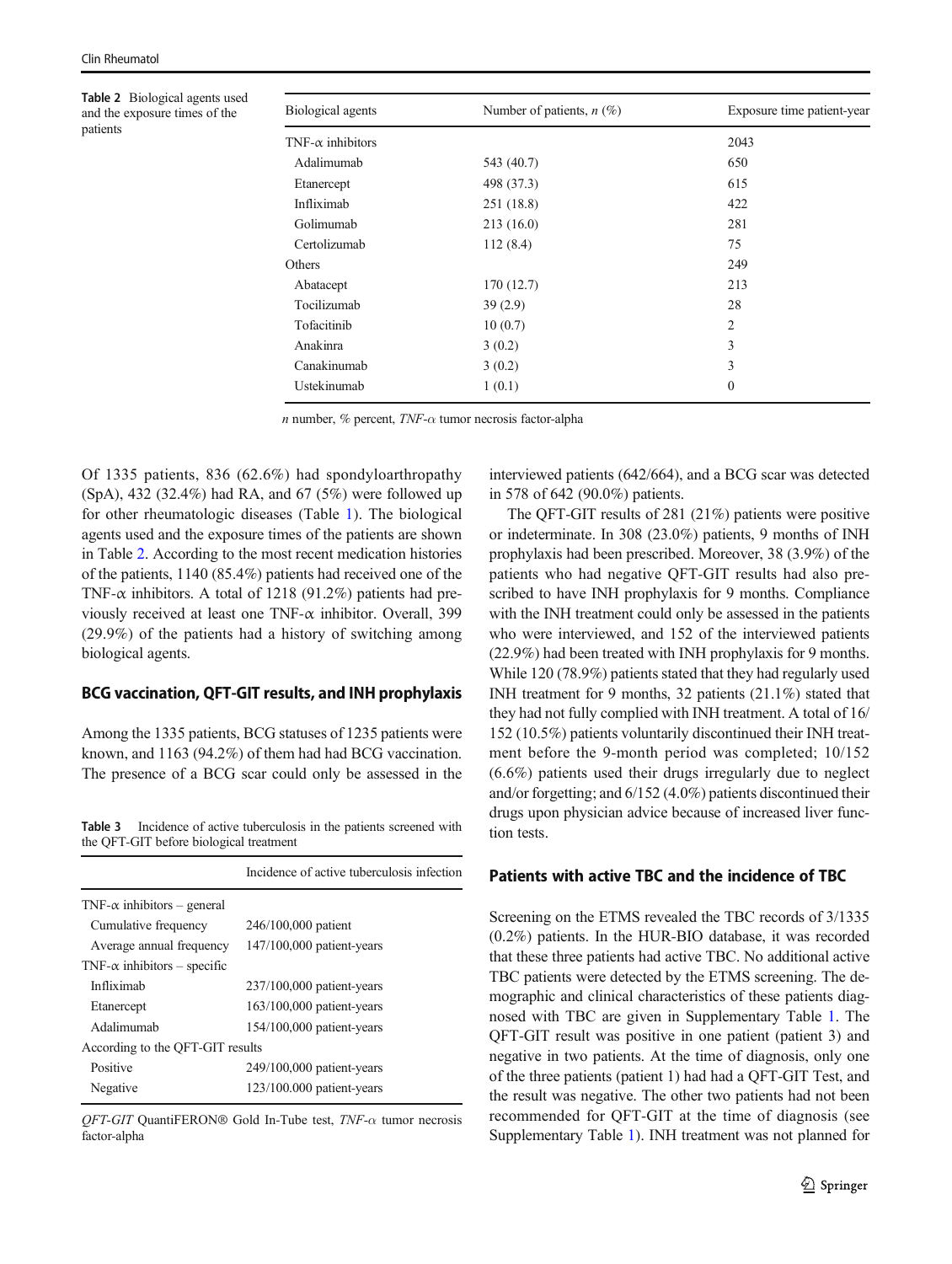patient 1, while INH prophylaxis was planned for patients 2 and 3 for 9 months prior to biological treatment. The median time to TBC diagnosis was 28.5 months (min: 21.7 months, max: 40.5 months) after the initiation of biological agents.

The cumulative incidence of TBC in the patients receiving TNF- $\alpha$  inhibitor was 246/100,000. The mean annual incidence was  $147/100,000$  patient-years for all TNF- $\alpha$  inhibitors, 154/100,000 patient-years for adalimumab, 163/100000 patient-years for etanercept, and 237/100000 patient-years for infliximab. The incidence of active TBC development was calculated according to the QFT-GIT results over anti-TNF- $\alpha$  exposure. Total anti-TNF- $\alpha$  exposure of the QFT-GIT-positive patients was 401.5 patient-years, whereas anti-TNF- $\alpha$  exposure of those with negative results was 1625 patient-years. The incidence of TBC in the QFT-GIT-positive patients was 249/100,000 patient-years, whereas the incidence of TBC in the QFT-GIT-negative patients was 123/100,000 patient-years (Table [3\)](#page-4-0).

# **Discussion**

From the HUR-BIO registry, 1335 patients with approximately 2300 exposure years who used biological agents other than rituximab and in whom INH prophylaxis decision was made according to the QFT-GIT results were included in the study. The cumulative incidence of TBC in the patients receiving TNF- $\alpha$  inhibitor was 246/100,000. The mean annual incidence of TBC was  $147/100,000$  patient-years for all TNF- $\alpha$ inhibitors. In France and Spain, the incidence rates of TBC in patients using anti-TNF- $\alpha$  have been reported to be 12 and 7 times the incidence of TBC in the general population, respectively [[5,](#page-7-0) [12\]](#page-7-0). In our study, it was found to be 7 times the incidence of TBC in the general population, which was compatible with the literature. This suggests that the incidence of active TBC would remain within acceptable limits when only QFT-GIT is used in the screening of latent TBC prior to the initiation of biological treatment.

Many studies documented in the literature investigated the use of the IGRT and TST for screening of latent TBC before biological treatment in patients with rheumatic diseases [\[13](#page-7-0)–[16\]](#page-7-0). However, most of these studies were performed in countries with low BCG vaccination. In Turkey, BCG vaccination is mandatory, and BCG scars were detected in 90% of our interviewed patients. In our real-life results, only QFT-GIT was used before the biological treatment, and the patients for whom a decision was made to administer INH prophylaxis according to the QFT-GIT results were included. To the best of our knowledge, this is the first study to investigate the incidence of active TBC with QFT-GIT use alone in the screening of latent TBC before biological treatment in a country with a high BCG vaccination rate and a low-to-moderate incidence of TBC (17–20/100,000 [\[11](#page-7-0), [17](#page-7-0), [18](#page-7-0)]). In the study by Lee et al. [\[19](#page-7-0)], 342 patients with arthritis who had undergone both TST and QFT-GIT before the biological treatment were examined. In that study, the decision to administer latent TBC prophylaxis was made only on the basis of QFT-GIT results, and TST results were used to measure the concordance of both tests. The study was performed in Korea where BCG vaccine was routinely administered and the frequency of TBC was moderate (70–90/100,000). The QFT-GIT positivity rate was 30.1%, and prophylaxis was started in all patients who were positive. At the end of the median follow-up period of 41.7 months, 5 (1.5%) patients developed active TBC infection, of whom 4 had negative QFT-GIT results. The incidence of TBC after anti-TNF- $\alpha$  exposure was reported to be about 5–6 times the incidence of TBC in the country [[19\]](#page-7-0). In our study, the QFT-GIT was negative prior to biological treatment in 2 of the 3 patients who developed TBC. One had a positive QFT-GIT result and developed active TBC despite prophylactic antibiotic use. In the Korean study [\[19\]](#page-7-0) and in our study, the increase in the incidence of TBC was similar compared with the general population (5–6 times vs. 7 times). The literature review about the incidence of active TBC infection in a "normal population" with a positive QFT-GIT Test is limited. In a prospective cohort study about the prognostic value of IFN- $\gamma$  release assays and the TST in predicting the development of active TBC in high-risk groups (i.e., people in recent contact with active TBC cases and from high-burden countries), annual incidence in participants who tested positive with the QuantiFERON-TB Gold In-Tube and were not treated for latent TBC was 10.1 per 1000 person-years (7.4–13.4) [\[20](#page-7-0)].

Neither the TST nor IGRT is a gold standard test for latent TBC diagnosis [\[21\]](#page-7-0). They have advantages and disadvantages compared with each other—the TST is less expensive, and the IGRT is more specific. Owing to the similarity between the TST and BCG strains, the TST is affected by BCG vaccine while the IGRT is not  $[21]$ . In the meta-analysis by Pai et al. [\[22](#page-7-0)] in 2008, the sensitivities of the QFT-GIT, T-Spot test, and TST were reported to be 70%, 90%, and 77%, respectively. QFT-GIT specificity was 96% in the BCG-vaccinated populations, and 99% in the BCG-unvaccinated populations. While the TST specificity was high (97%) in the BCG-unvaccinated groups, the TST specificity was significantly reduced in the BCG-vaccinated populations (59%) [\[23](#page-7-0)]. When using the TST in BCG-vaccinated populations for screening latent TBC before biological treatment, the rates of positivity would be high; thus, the number of patients who need to receive INH prophylaxis would increase. For example, in the study by Cagatay et al. [\[24\]](#page-7-0) from Turkey, 702 patients diagnosed with autoimmune-autoinflammatory disease and treated with anti-TNF- $\alpha$  inhibitors were examined. The patients underwent TST for the screening of latent TBC prior to the initiation of biological agent, and the positive limit was accepted as 5 mm. The TST was positive in 61.8% of the patients, and INH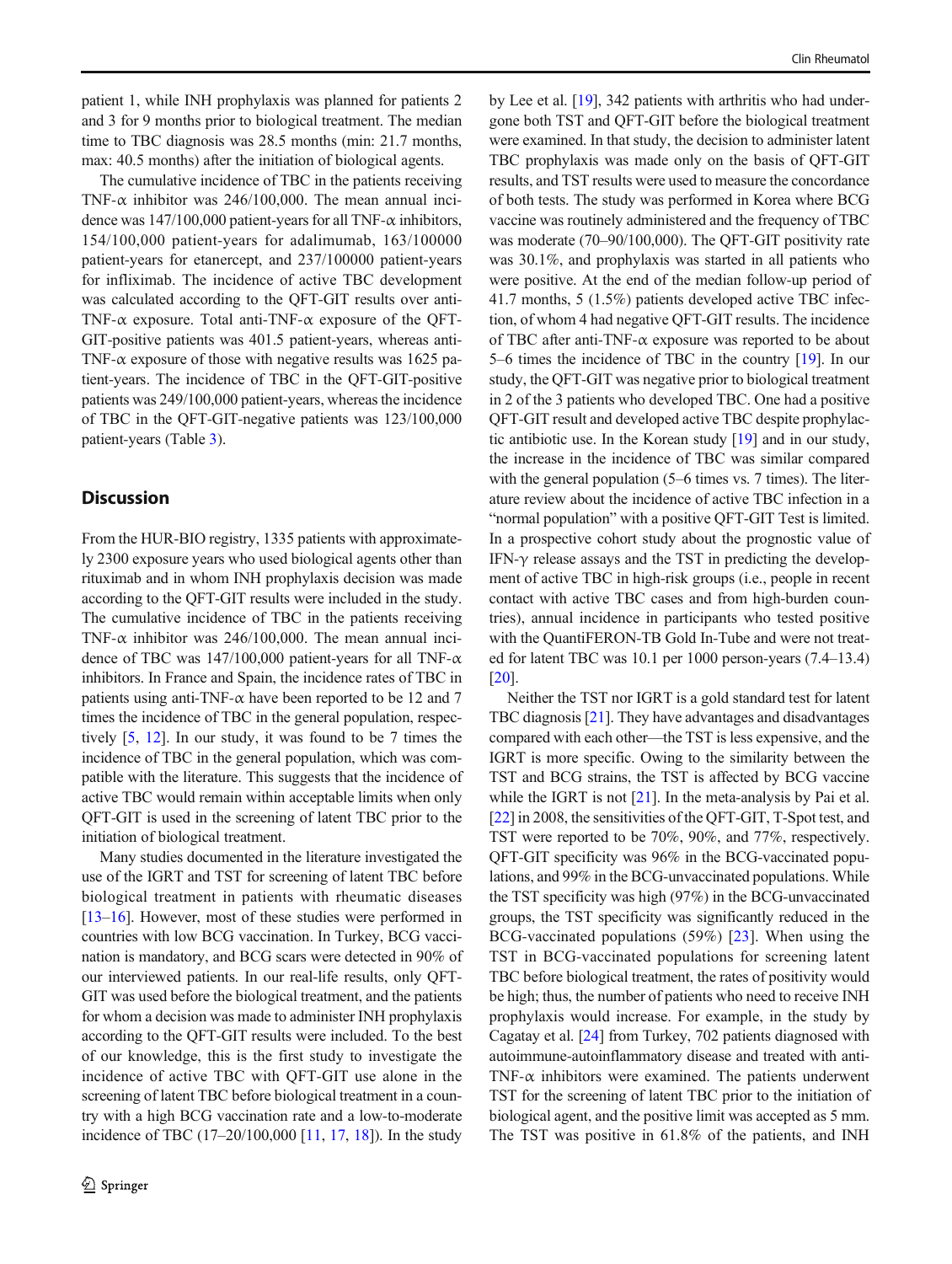<span id="page-6-0"></span>prophylaxis was started in 83% of the patients [[24](#page-7-0)]. In a study published in France in 2012, 492 patients with RA, SpA, or Crohn's disease, who were the candidates for anti-TNF- $\alpha$ , were examined [\[6\]](#page-7-0). It was shown that, when only QFT-GIT was used instead of the TST for screening of latent TBC, the number of patients requiring antibiotics would be halved [[6\]](#page-7-0). In our study, the rate of patients who received INH prophylaxis was 23%. In other words, if only QFT-GIT is used before biological treatment, the rate of patients who should start prophylaxis would be reduced by 3–4 times. Side effects of latent TBC treatment, such as liver toxicity and neuropathy, have been acknowledged for a long time [\[25\]](#page-7-0). It has been shown that disease modifying antirheumatic drugs (DMARDs) and biological agents used in patients with rheumatologic diagnosis may contribute to liver toxicity caused by INH [[26,](#page-7-0) [27](#page-7-0)]. In addition, the risk of severe hepatitis in patients receiving INH for treatment of latent TBC is 0.5–1.0%, while 0.05–0.1% of severe hepatitis cases result in death [\[25,](#page-7-0) [28](#page-8-0)–[31](#page-8-0)]. Therefore, with INH treatment, we can protect patients from TBC incidence by approximately 0.02% annually in Turkey. Nevertheless, we expose the same patients to 0.5–1.0% of total hepatitis risk. Thus, reducing the number of patients needing INH treatment will also reduce the number of patients exposed to severe hepatitis risk.

Almost all of the patients who were positive for QFT-GIT received prophylactic antibiotics, whereas the majority of patients who were negative for QFT-GIT did not receive INH prophylaxis. However, the frequency of TBC was found to be approximately twice that of QFT-GIT-negative patients (249 vs. 123/100,000 patient-years). Calculating the predictive values of QFT-GIT at this point will not reflect reality, since one group received treatment, and the other group did not. However, it was found that the frequency of TBC was higher in those who tested positive. This suggests that QFT-GIT is not a gold standard test for latent TBC, but that it is a reliable screening test. Active TBC may still develop in the later stages, even in patients who have received prophylaxis and who have been screened with QFT-GIT for the diagnosis of latent TBC. For this reason, physicians should question patients receiving biological agents for signs of TBC symptoms and risk factors.

There are some limitations of this study. First, our study was a single-center study. Second, a registration system was used. Possible errors in the recording system may be reflected in the study data. However, since the records of the patients included in the study were confirmed once more from the hospital system, this effect was possibly minimized. Third, only QFT-GIT data were used; therefore, our study does not reflect the results of screening with other IGRTs. Moreover, approximately half of the patients were interviewed through a questionnaire. The follow-up periods of the patients who could not be interviewed were much shorter than those of the patients interviewed. However, the effects of this

difference in follow-up time were possibly minimized based on drug last dose dates for biological agent exposure. Furthermore, patients who had previously received TBC treatment were excluded from the study. These patients had the highest risk of developing TBC after the use of biologic DMARDs. Therefore, it should be kept in mind that the results do not reflect the data of these patients. Some patients might have been followed up in external centers, and if these patients developed TBC, they would not have been known to us. The National Tuberculosis Registry System was screened to eliminate this possibility. However, the records of patients who developed TBC might not have been reported to the National Tuberculosis Registry System as of the date of screening in our study.

In conclusion, patients screened with QFT-GIT alone for latent TB prior to biologic treatment were included in the study. If only QFT-GIT is used before biological treatment, the rate of patients who should start prophylaxis will be reduced in countries with high BCG vaccination rates. This will prevent the unnecessary use of INH and reduce costs as well as prevent side effects from INH. Our study reflects a valuable experience of using QFT-GIT in a developing country with high BCG vaccination rates. Further studies will be needed to assess the country-specific cost-effectiveness of screening tests. The present study also offers valuable contributions to the literature in terms of future experiences and the use of QTF-GIT in routine practice.

Acknowledgments We want to thank our research nurses M. Baykal and S. Ak.

## Compliance with ethical standards

Disclosures None.

## References

- 1. Gomez-Reino JJ, Carmona L, Valverde VR et al (2003) Treatment of rheumatoid arthritis with tumor necrosis factor inhibitors may predispose to significant increase in tuberculosis risk: a multicenter active-surveillance report. Arthritis Rheum 48(8):2122–2127. <https://doi.org/10.1002/art.11137>
- 2. Denkinger CM, Dheda K, Pai M (2100) Guidelines on interferongamma release assays for tuberculosis infection: concordance, discordance or confusion? Clin Microbiol Infect 17(6):806–814. <https://doi.org/10.1111/j.1469-0691.2011.03555.x>
- 3. Singh JA, Furst DE, Bharat A, Curtis JR, Kavanaugh AF, Kremer JM, Moreland LW, O'Dell J, Winthrop KL, Beukelman T, Bridges SL Jr, Chatham WW, Paulus HE, Suarez-almazor M, Bombardier C, Dougados M, Khanna D, King CM, Leong AL, Matteson EL, Schousboe JT, Moynihan E, Kolba KS, Jain A, Volkmann ER, Agrawal H, Bae S, Mudano AS, Patkar NM, Saag KG (2012) 2012 update of the 2008 American College of Rheumatology recommendations for the use of disease-modifying antirheumatic drugs and biologic agents in the treatment of rheumatoid arthritis.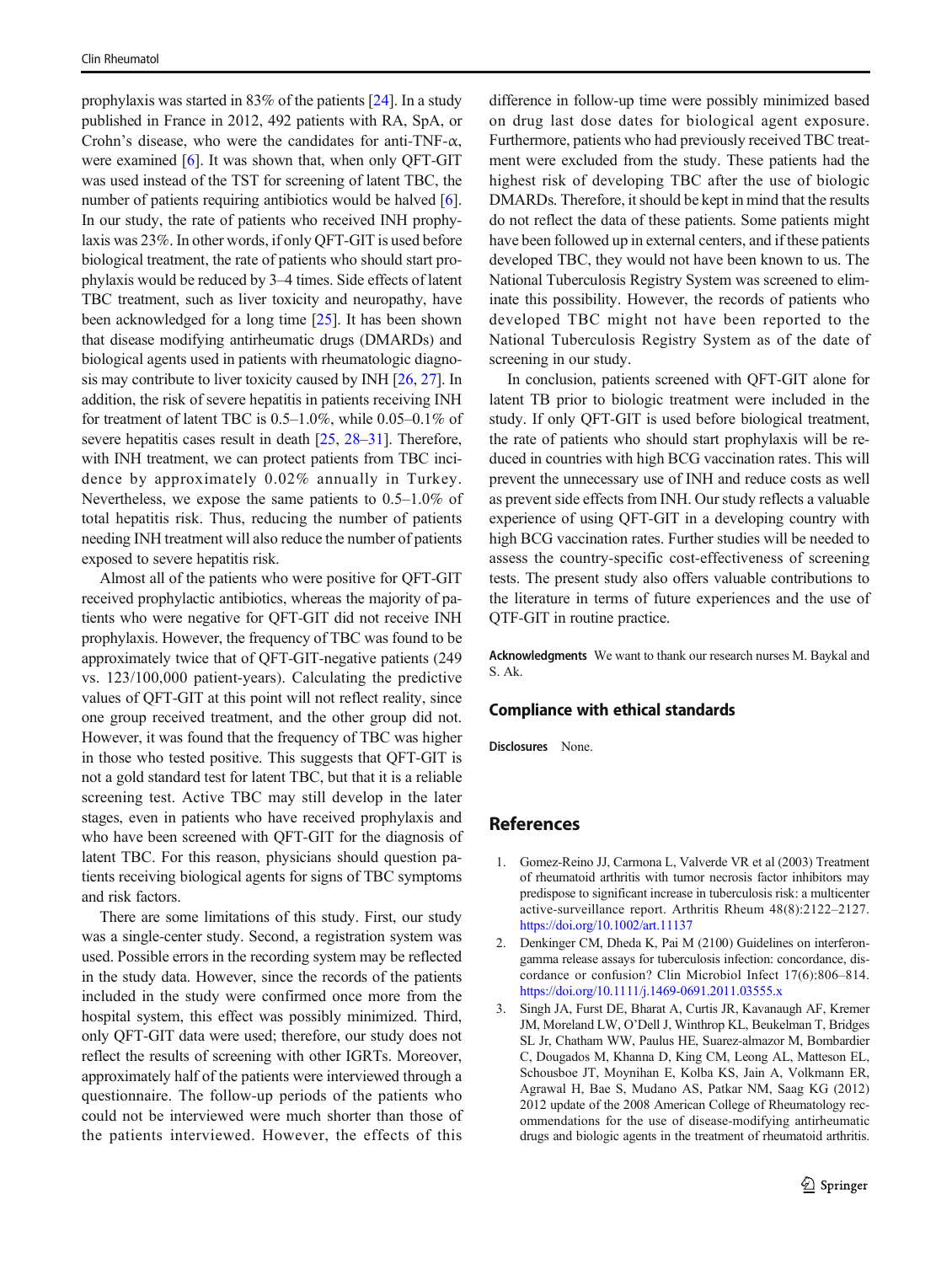<span id="page-7-0"></span>Arthritis Care Res (Hoboken) 64(5):625–639. [https://doi.org/10.](https://doi.org/10.1002/acr.21641) [1002/acr.21641](https://doi.org/10.1002/acr.21641)

- 4. Vassilopoulos D, Tsikrika S, Hatzara C, Podia V, Kandili A, Stamoulis N, Hadziyannis E (2011) Comparison of two gamma interferon release assays and tuberculin skin testing for tuberculosis screening in a cohort of patients with rheumatic diseases starting anti-tumor necrosis factor therapy. Clin Vaccine Immunol 18(12): 2102–2108. <https://doi.org/10.1128/CVI.05299-11>
- 5. Gomez-Reino JJ, Carmona L, Angel Descalzo M et al (2007) Risk of tuberculosis in patients treated with tumor necrosis factor antagonists due to incomplete prevention of reactivation of latent infection. Arthritis Rheum 57(5):756–761. [https://doi.org/10.1002/art.](https://doi.org/10.1002/art.22768) [22768](https://doi.org/10.1002/art.22768)
- 6. Mariette X, Baron G, Tubach F, Lioté F, Combe B, Miceli-Richard C, Flipo RM, Goupille P, Allez M, Salmon D, Emilie D, Carcelain G, Ravaud P (2012) Influence of replacing tuberculin skin test with ex vivo interferon gamma release assays on decision to administer prophylactic antituberculosis antibiotics before anti-TNF therapy. Ann Rheum Dis 71(11):1783–1790. [https://doi.org/10.1136/](https://doi.org/10.1136/annrheumdis-2011-200408) [annrheumdis-2011-200408](https://doi.org/10.1136/annrheumdis-2011-200408)
- 7. Kilic L, Erden A, Sari A et al (2016) AB0350 rituximab seems outstanding biological option in late onset rheumatoid arthritis: Hur-Bio real life results: BMJ. Publishing Group Ltd, London
- 8. Armagan B, Sari A, Erden A et al (2018) Starting of biological disease modifying antirheumatic drugs may be postponed in rheumatoid arthritis patients with multimorbidity: single center real life results. Medicine 97(13):e9930. [https://doi.org/10.1097/md.](https://doi.org/10.1097/md.0000000000009930) [0000000000009930](https://doi.org/10.1097/md.0000000000009930) [published Online First: 2018/03/30]
- 9. QuantiFERON®-TB Gold (QFT®) ELISA Package Insert. [http://](http://www.quantiferon.com/wpontent/uploads/2017/04/English_QFT_ELISA_R04_082016.pdf) [www.quantiferon.com/wp-content/uploads/2017/04/English\\_](http://www.quantiferon.com/wpontent/uploads/2017/04/English_QFT_ELISA_R04_082016.pdf) [QFT\\_ELISA\\_R04\\_082016.pdf](http://www.quantiferon.com/wpontent/uploads/2017/04/English_QFT_ELISA_R04_082016.pdf). Accessed August 2016
- 10. TC Sağlık Bakanlığı Halk Sağlığı Genel Müdürlüğü. Tüberküloz Tanı Rehberi (TC Ministry of Health Tuberculosis Diagnosis Guide), 2. Baskı. (2019). Artı6 Medya Tanıtım Matbaa Ltd. Şti. [https://hsgm.saglik.gov.tr/depo/birimler/tuberkuloz\\_db/haberler/](https://hsgm.saglik.gov.tr/depo/birimler/tuberkuloz_db/haberler/Tuberkuloz_Tani_Ve_Tedavi_Rehberi_/Tuberkuloz_Tani_ve_Tedavi_Rehberi.pdf) Tuberkuloz Tani Ve Tedavi Rehberi /Tuberkuloz Tani ve [Tedavi\\_Rehberi.pdf.](https://hsgm.saglik.gov.tr/depo/birimler/tuberkuloz_db/haberler/Tuberkuloz_Tani_Ve_Tedavi_Rehberi_/Tuberkuloz_Tani_ve_Tedavi_Rehberi.pdf) Ankara. Accessed May 2019
- 11. TC Sağlık Bakanlığı Anti-TNF Kullanan Hastalarda Tüberküloz Rehberi (TC Ministry of Health Tuberculosis Guide in Patients Using Anti-TNF) (2016). [http://www.romatoloji.org/Dokumanlar/](http://www.romatoloji.org/Dokumanlar/Site/ATKHTR.pdf) [Site/ATKHTR.pdf](http://www.romatoloji.org/Dokumanlar/Site/ATKHTR.pdf). Ankara 2016
- 12. Tubach F, Salmon D, Ravaud P, Allanore Y, Goupille P, Bréban M, Pallot-Prades B, Pouplin S, Sacchi A, Chichemanian RM, Bretagne S, Emilie D, Lemann M, Lorthololary O, Mariette X, Research Axed on Tolerance of Biotherapies Group (2009) Risk of tuberculosis is higher with anti-tumor necrosis factor monoclonal antibody therapy than with soluble tumor necrosis factor receptor therapy: the three-year prospective French research axed on tolerance of biotherapies registry. Arthritis Rheum 60(7):1884–1894. [https://](https://doi.org/10.1002/art.24632) [doi.org/10.1002/art.24632](https://doi.org/10.1002/art.24632)
- 13. Hsia EC, Schluger N, Cush JJ, Chaisson RE, Matteson EL, Xu S, Beutler A, Doyle MK, Hsu B, Rahman MU (2012) Interferongamma release assay versus tuberculin skin test prior to treatment with golimumab, a human anti-tumor necrosis factor antibody, in patients with rheumatoid arthritis, psoriatic arthritis, or ankylosing spondylitis. Arthritis Rheum 64(7):2068–2077. [https://doi.org/10.](https://doi.org/10.1002/art.34382) [1002/art.34382](https://doi.org/10.1002/art.34382)
- 14. Soborg B, Ruhwald M, Hetland ML et al (2009) Comparison of screening procedures for Mycobacterium tuberculosis infection among patients with inflammatory diseases. J Rheumatol 36(9): 1876–1884. <https://doi.org/10.3899/jrheum.081292>
- 15. Martin J, Walsh C, Gibbs A, McDonnell T, Fearon U, Keane J, Codd MB, Dodd J, Veale D, FitzGerald O, Bresnihan B (2010) Comparison of interferon {gamma} release assays and conventional screening tests before tumour necrosis factor {alpha} blockade in

patients with inflammatory arthritis. Ann Rheum Dis 69(1):181– 185. <https://doi.org/10.1136/ard.2008.101857>

- 16. Smith R, Cattamanchi A, Steingart KR, Denkinger C, Dheda K, Winthrop KL, Pai M (2011) Interferon-gamma release assays for diagnosis of latent tuberculosis infection: evidence in immunemediated inflammatory disorders. Curr Opin Rheumatol 23(4): 377–384. <https://doi.org/10.1097/BOR.0b013e3283474d62>
- 17. TC Sağlık Bakanlığı (2015) Türkiye'de Verem Savaşı Raporu (TC Ministry of Health 2015 Tuberculosis Control Report in Turkey), Yayın No: 1059 (2016). Ankara. [https://hsgm.saglik.gov.tr/depo/](https://hsgm.saglik.gov.tr/depo/birimler/tuberkuloz_db/dosya/raporlar/Turkiyede_Verem_Savasi_2015_Raporu.pdf?typeile) birimler/tuberkuloz\_db/dosya/raporlar/Turkiyede\_Verem\_Savasi 2015 Raporu.pdf?type=file. Accessed 25 March 2017
- 18. WHO (2014) World Health Organization Global tuberculosis report. Geneva. Accessed 25 March 2017.
- 19. Lee H, Park HY, Jeon K, Jeong BH, Hwang JW, Lee J, Cha HS, Koh EM, Kang ES, Koh WJ (2015) QuantiFERON-TB Gold In-Tube assay for screening arthritis patients for latent tuberculosis infection before starting anti-tumor necrosis factor treatment. PLoS One 10(3):e0119260. [https://doi.org/10.1371/journal.pone.](https://doi.org/10.1371/journal.pone.0119260) [0119260](https://doi.org/10.1371/journal.pone.0119260)
- 20. Abubakar I, Drobniewski F, Southern J, Sitch AJ, Jackson C, Lipman M, Deeks JJ, Griffiths C, Bothamley G, Lynn W, Burgess H, Mann B, Imran A, Sridhar S, Tsou CY, Nikolayevskyy V, Rees-Roberts M, Whitworth H, Kon OM, Haldar P, Kunst H, Anderson S, Hayward A, Watson JM, Milburn H, Lalvani A, Adeboyeku D, Bari N, Barker J, Booth H, Chua F, Creer D, Darmalingam M, Davidson RN, Dedicoat M, Dunleavy A, Figueroa J, Haseldean M, Johnson N, Losewicz S, Lord J, Moore-Gillon J, Packe G, Pareek M, Tiberi S, Pozniak A, Sanderson F (2018) Prognostic value of interferon-γ release assays and tuberculin skin test in predicting the development of active tuberculosis (UK PREDICT TB): a prospective cohort study. Lancet Infect Dis 18(10):1077–1087
- 21. Matteelli A, Sulis G, Capone S, D'Ambrosio L, Migliori GB, Getahun H (2017) Tuberculosis elimination and the challenge of latent tuberculosis. Presse Med 46(2):e13–e21. [https://doi.org/10.](https://doi.org/10.1016/j.lpm.2017.01.015) [1016/j.lpm.2017.01.015](https://doi.org/10.1016/j.lpm.2017.01.015)
- 22. Pai M, Denkinger CM, Kik SV, Rangaka MX, Zwerling A, Oxlade O, Metcalfe JZ, Cattamanchi A, Dowdy DW, Dheda K, Banaei N (2014) Gamma interferon release assays for detection of Mycobacterium tuberculosis infection. Clin Microbiol Rev 27(1): 3–20. <https://doi.org/10.1128/CMR.00034-13>
- 23. Pai M, Zwerling A, Menzies D (2008) Systematic review: T-cellbased assays for the diagnosis of latent tuberculosis infection: an update. Ann Intern Med 149(3):177–184
- 24. Cagatay T, Aydin M, Sunmez S et al (2010) Follow-up results of 702 patients receiving tumor necrosis factor-alpha antagonists and evaluation of risk of tuberculosis. Rheumatol Int 30(11):1459– 1463. <https://doi.org/10.1007/s00296-009-1170-6>
- 25. Saukkonen JJ, Cohn DL, Jasmer RM, Schenker S, Jereb JA, Nolan CM, Peloquin CA, Gordin FM, Nunes D, Strader DB, Bernardo J, Venkataramanan R, Sterling TR, ATS (American Thoracic Society) Hepatotoxicity of Antituberculosis Therapy Subcommittee (2006) An official ATS statement: hepatotoxicity of antituberculosis therapy. Am J Respir Crit Care Med 174(8):935–952. [https://doi.org/](https://doi.org/10.1164/rccm.200510-1666ST) [10.1164/rccm.200510-1666ST](https://doi.org/10.1164/rccm.200510-1666ST)
- 26. Bray MG, Poulain C, Dougados M, Gossec L (2010) Frequency and tolerance of antituberculosis treatment according to national guidelines for prevention of risk of tuberculosis due to tumor necrosis factor blocker treatment. Joint Bone Spine 77(2):135–141. <https://doi.org/10.1016/j.jbspin.2009.10.012>
- 27. Bourre-Tessier J, Arino-Torregrosa M, Choquette D (2014) Increased incidence of liver enzymes abnormalities in patients treated with isoniazid in combination with disease modifying and/or biologic agents. Clin Rheumatol 33(8):1049–1053. [https://doi.](https://doi.org/10.1007/s10067-014-2528-z) [org/10.1007/s10067-014-2528-z](https://doi.org/10.1007/s10067-014-2528-z)